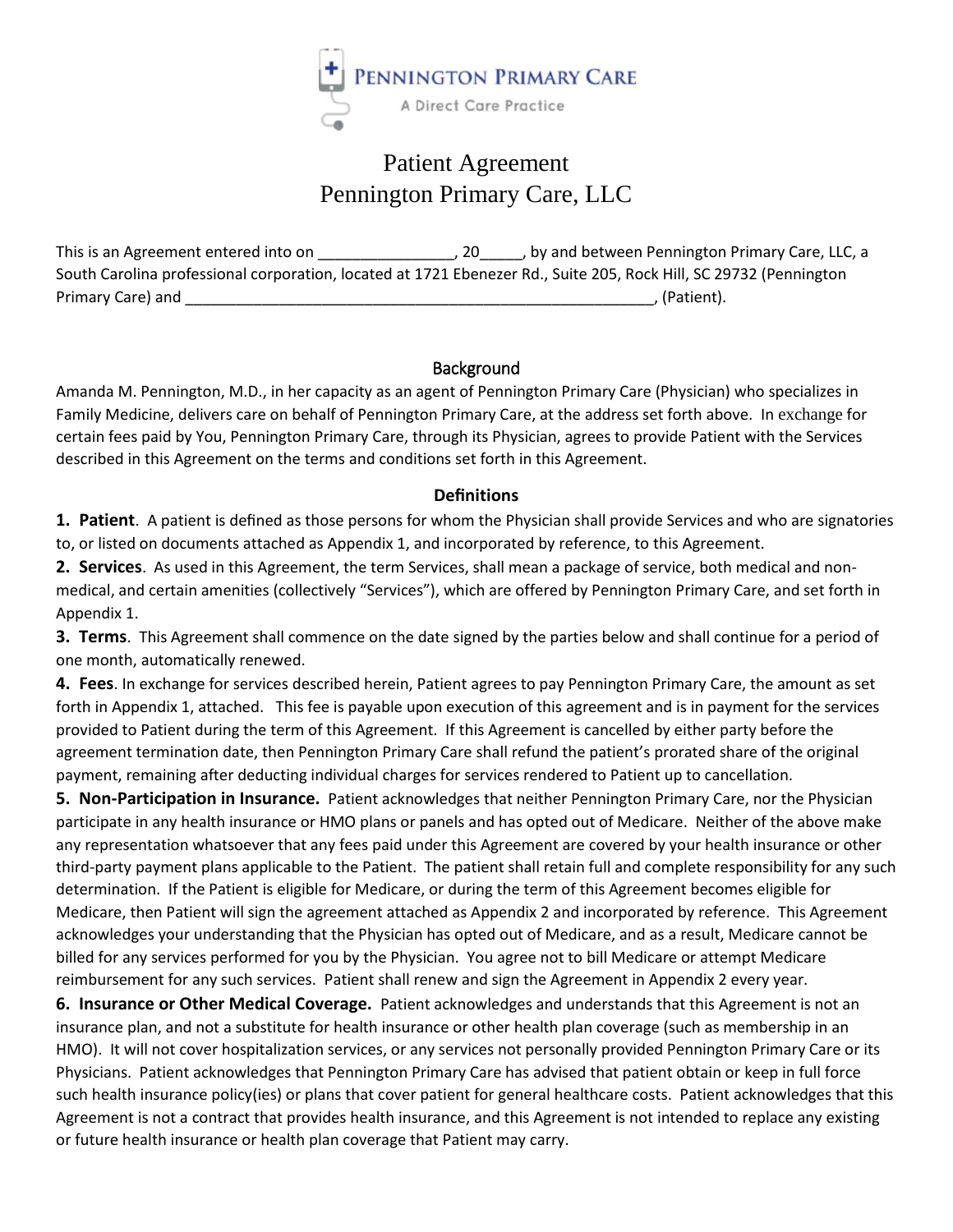

**7. Term; Termination**. This Agreement will commence on the date first written above and will extend monthly thereafter. Notwithstanding the above, both Patient and Pennington Primary Care shall have the absolute and unconditional right to terminate the Agreement, without the showing of any cause for termination, upon giving 30 days prior written notice to the other party. Unless previously terminated as set forth above, at the expiration of the initial one-month term (and each succeeding monthly term), the Agreement will automatically renew for successive monthly terms upon the payment of the monthly fee at the end of the contract month.

**8. Communications.** You acknowledge that communications with the Physician using e-mail, facsimile, video chat, instant messaging, and cell phone are not guaranteed to be secure or confidential methods of communication. As such, You expressly waive the Physician's obligation to guarantee confidentiality with respect to correspondence using such means of communication. You acknowledge that all such communications may become a part of your medical records. By providing Patient's e-mail address on the attached Appendix 1, Patient authorizes Pennington Primary Care, and its Physicians to communicate with the patient by e-mail regarding Patient's 'protected health information" (PHI) (as that term is defined in the Health Insurance Portability and Accountability Act (HIPPA) of 1996 and it's implementing regulations). By inserting Patient's e-mail address in Exhibit 1, Patient acknowledges that:

 (a) E-mail is not necessarily a secure medium for sending or receiving PHI and there is always a possibility that a third party may fain access;

 (b) Although the Physician will make all reasonable efforts to keep e-mail communications confidential and secure, neither Pennington Primary Care, nor the Physician can assure or guarantee the absolute confidentiality of e-mail communications;

 (c) In the discretion of the Physician, e-mail communications may be made a part of Patient's permanent medical record: and,

 (d) Patient understands and agrees that e-mail is not an appropriate means of communication regarding emergency or other time-sensitive issues or for inquiries regarding sensitive information. **In the event of an emergency, or a situation in which the Patient could reasonably expect to develop into an emergency, Patient shall call 911 or the nearest Emergency Room, and follow the directions of emergency personnel.**

If Patient does not receive a response to an e-mail message within one day, Patient agrees to use other means of communication to contact the Physician. Neither Pennington Primary Care nor the Physician will be liable to Patient for any loss, cost, injury, or expense caused by, or resulting from, a delay in responding to Patient as result of technical failures, including but not limited to, (i) technical failures attributable to any internet service provider, (ii) power outages, failure of any electronic messaging software, or failure to properly address e-mail messages, (iii) failure of the Practice's computers or computer network, or faulty telephone or cable data transmission, (iv) any interception of email communications by a third party; or (v) Patient's failure to comply with the guidelines regarding use of e-mail communications set forth in this paragraph.

**9. Change of Law.** If there is a change of any law, regulation or rule, federal, state or local which affects the Agreement including theses Terms & Conditions, which are incorporated by reference in the Agreement, or the activities of either party under the Agreement, or any change in the judicial or administrative interpretation of any such law, regulation or rule, and either party reasonably believes in good faith that the change will have a substantial adverse effect on that party's rights, obligations or operations associated with the Agreement, then that party may, upon written notice, require the other party to enter into good faith negotiations to renegotiate the terms of the Agreement including these Terms & Conditions. If the parties are unable to reach an agreement concerning the modification of the Agreement within forty-five days after the date of the effective date of change, then either party may immediately terminate the Agreement by written notice to the other party.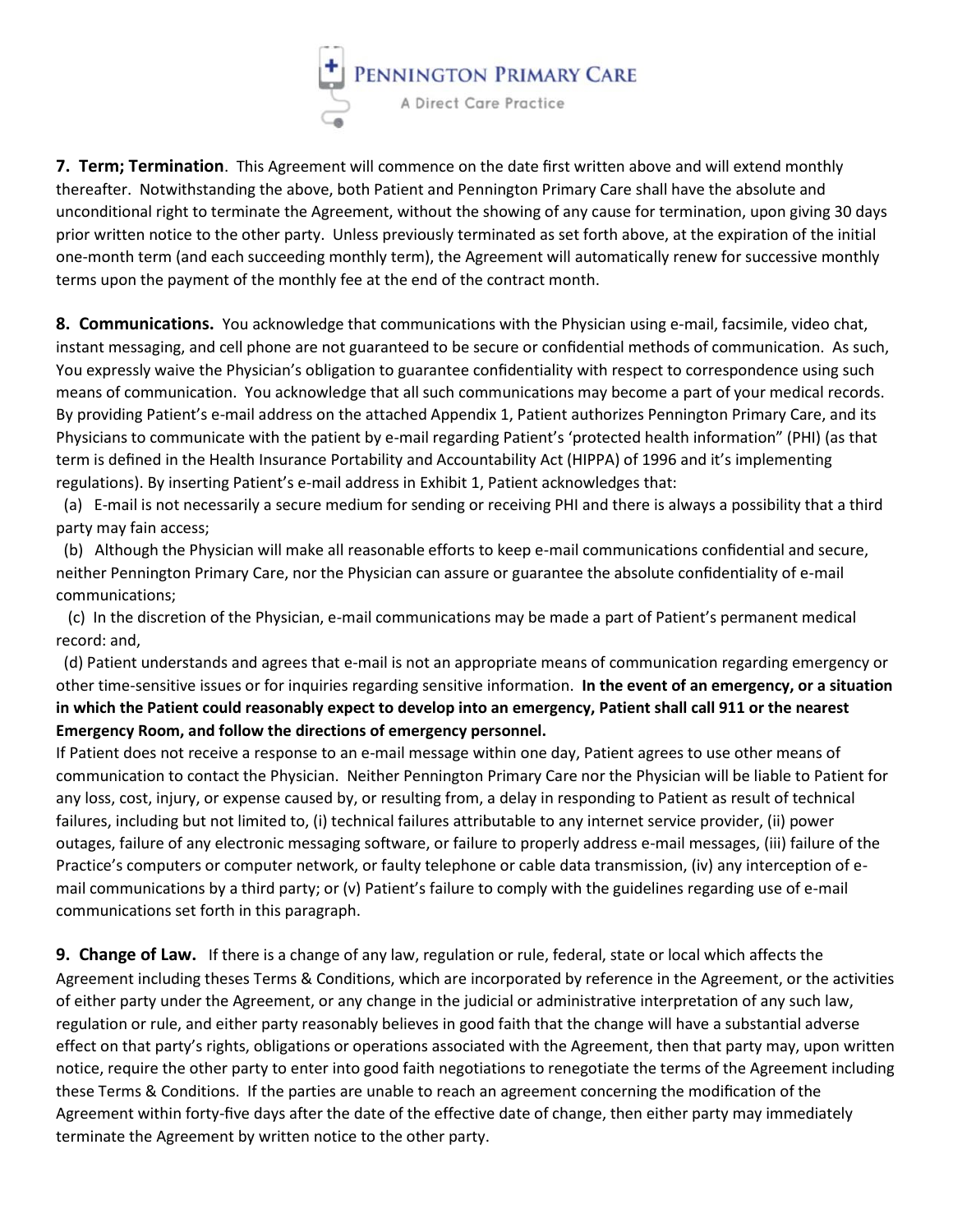

**10. Severability**. If for any reason any provision of this Agreement shall be deemed, by a court of competent jurisdiction, to be legally invalid or unenforceable in any jurisdiction to which it applies, the validity of the remainder of the Agreement shall not be affected, and that provision shall be deemed modified to the minimum extent necessary to make that provision consistent with applicable law and in its modified form, and that provision shall be enforceable.

**11. Reimbursement for Services Rendered**. If this Agreement is held to be invalid for any reason, and if Pennington Primary Care is therefore required to refund all or any portion of the monthly fees paid by Patient, Patient agrees to pay Pennington Primary Care an amount equal to the reasonable value of the Services actually rendered to Patient during the period of time for which the refunded fees were paid.

**12. Amendment**. No amendment of this Agreement shall be binding on a party unless it is made in writing and signed by all parties. Notwithstanding the foregoing, the Physician may unilaterally amend this Agreement to the extent required by federal, state, or local law or regulation ("Applicable Law") by sending Patient 30 days advance written notice of any such change. Any such changes are incorporated by reference into this Agreement without need for signature by the parties and are effective as of the date established by Pennington Primary Care, except that Patient shall initial any such change at Pennington Primary Care request, Moreover, if Applicable Law requires this Agreement to contain provisions that are not expressly set forth in this Agreement, then, to the extent necessary, such provisions shall be incorporated by reference into this Agreement and shall be deemed a part of this Agreement as though they had been expressly set forth in this Agreement.

**13. Assignment.** This Agreement, and ant rights Patient may have under it, may not be assigned or transferred by Patient.

**14. Relationship of Parties.** Patient and the Physician intend and agree that the Physician, in performing his/her duties under this Agreement is an independent contractor, as defined by the guideline promulgated by the United States Internal Revenue Service and/or the United States Department of Labor, and the Physician shall have exclusive control of his work and the manner in which it is performed.

**15. Legal Significance**. Patient acknowledges that this agreement is a legal document and creates certain rights and responsibilities. Patient also acknowledges having had a reasonable time to seek legal advice regarding the Agreement and has either chosen not to do so or has done so and is satisfied with the terms and conditions of the Agreement.

**16. Miscellaneous**. This Agreement shall be construed without regard to any presumptions or rules requiring construction against the party causing the instrument to be drafted. Captions in this Agreement are used for convenience only and shall not limit, broaden, or qualify the text.

**17. Entire Agreement.** This Agreement contains the entire agreement between the parties and supersedes all prior oral and written understandings and agreements regarding the subject matter of this agreement.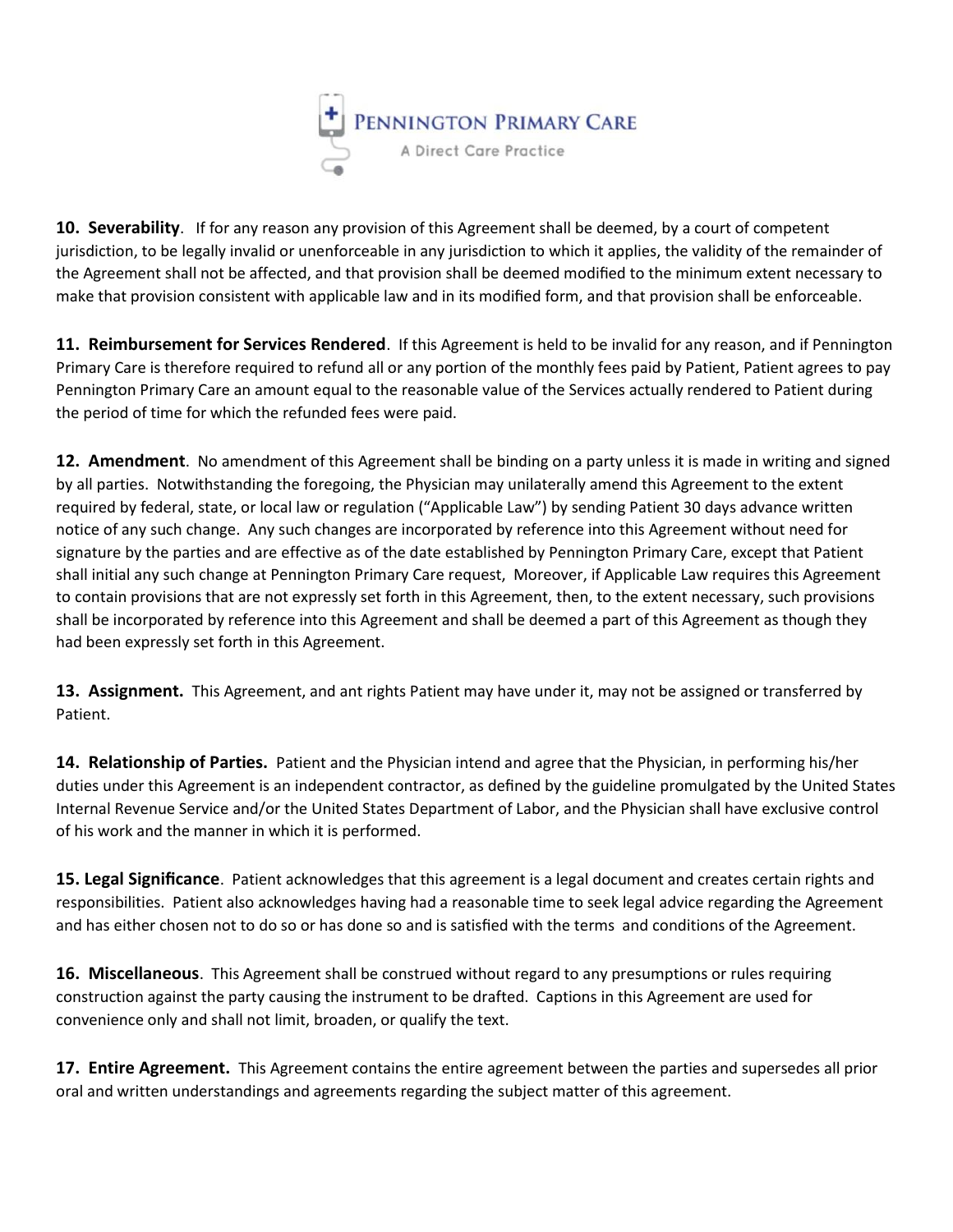

**18. Jurisdiction.** This Agreement shall be governed and construed under the laws of the State of South Carolina, without reference to any conflicts of law principles, and all disputes arising out of this Agreement shall be settled in the court of proper venue and jurisdiction for the Pennington Primary Care address in Rock Hill, South Carolina.

**19. SERVICE**. All written notices are effectively delivered on the date which is three days from the date sent to the address of the party written above or appearing in Exhibit A by first class U.S. mail.

The parties have signed duplicate counterparts of this Agreement on the date first written above.

Pennington Primary Care, LLC

By\_\_\_\_\_\_\_\_\_\_\_\_\_\_\_\_\_\_\_\_\_\_\_\_\_\_\_\_\_\_\_\_\_\_\_\_\_\_\_\_\_\_\_\_\_\_\_\_\_\_\_\_\_\_\_\_\_\_\_\_\_\_\_\_\_\_\_\_\_\_\_\_\_\_\_\_\_\_\_\_\_\_\_\_\_\_

Amanda Pennington, M.D., Manager of Pennington Primary Care, LLC

Printed Name \_\_\_\_\_\_\_\_\_\_\_\_\_\_\_\_\_\_\_\_\_\_\_\_\_\_\_\_\_\_\_\_\_\_\_\_\_\_\_\_\_\_\_\_\_\_\_\_\_\_\_\_\_\_\_\_\_\_\_\_\_\_\_\_\_\_\_\_\_\_\_\_\_\_\_\_

Signature et al. 2010 and 2010 and 2010 and 2010 and 2010 and 2010 and 2010 and 2010 and 2010 and 2010 and 201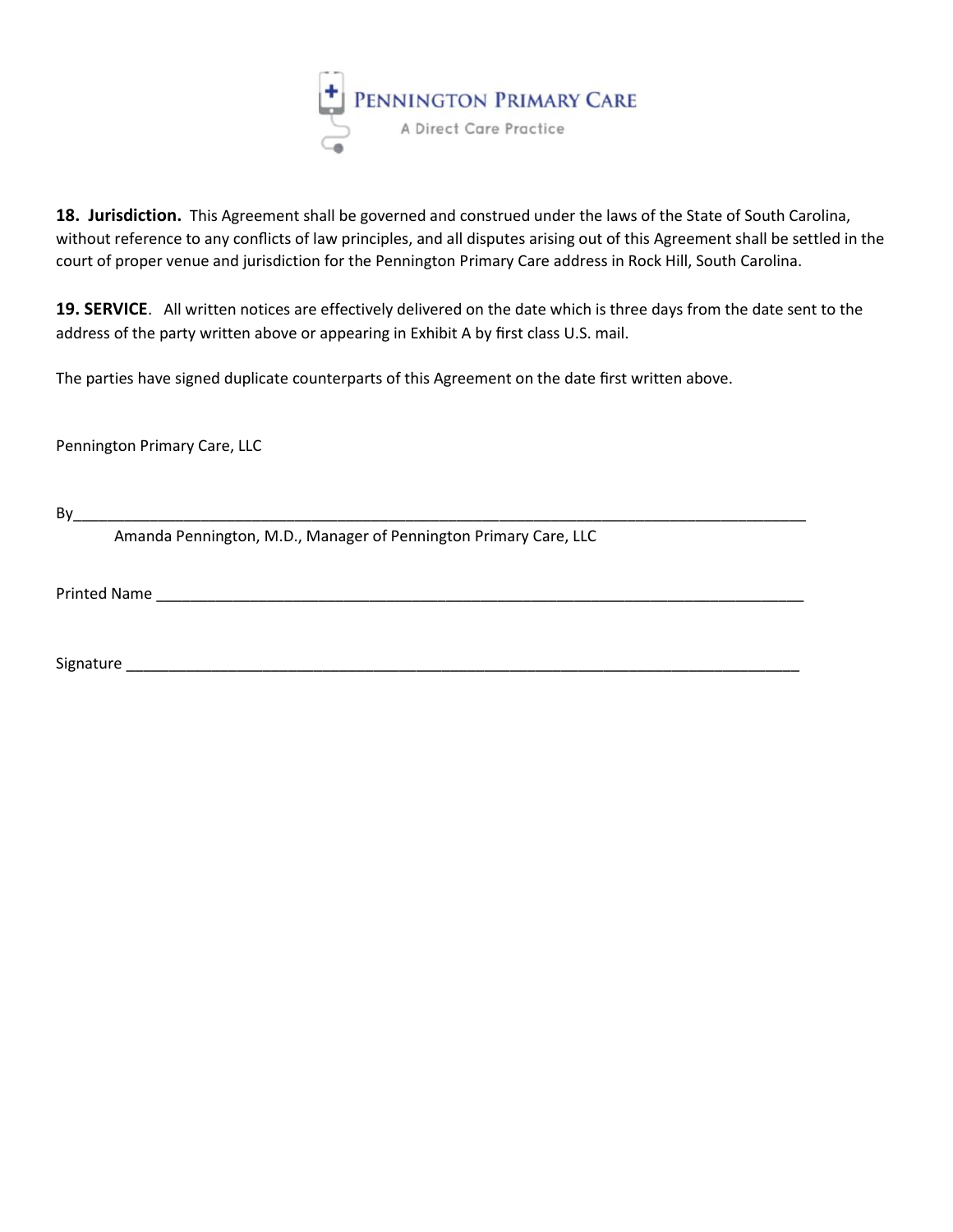

## **Appendix 1** Services and Payment Terms

**1. Medical Services**. As used in this Agreement, the term Medical Services shall mean those medical services that the Physician, herself is permitted to perform under the law of the State of South Carolina and that are consistent with her training and experience as a family medicine physician, as the case may be. Patient shall also be entitled to an annual in-depth "wellness examination and evaluation" which shall be performed by the Physician, and may include the following:

> Health Risk Assessment Vision and Hearing Screening EKG Body Mass Index Calculation Psychosocial Screening \*\*Laboratory screenings are not covered in your subscription fee\*\*

The Physician may from time to time, due to vacations, sick days, and other similar situations, not be available to provide the services referred to above in this paragraph 1. During such times, Patient's calls to the Physician, or to the Physician's office, will be directed to a physician who is "covering" for the Physician during her absence. Pennington Primary Care will make every effort to arrange for coverage but cannot guarantee such coverage.

**2. Non-Medical, Personalized Services**. Pennington Primary Care shall also provide Patient with the following non-medical services ("Non-Medical Services"):

**(a) Around the clock Access**. Patient shall have access to the Physician via instant messaging and video chat. Patient shall also have direct telephone access to the Physician. Patient shall be given a phone number where patient may reach the Physician directly. During the Physician's absence for vacations, continuing medical education, illness, emergencies, or days off, Pennington Primary Care will provide the services of an appropriate licensed healthcare provider for assistance in obtaining medical services. Patient shall be given instructions as how to contact such healthcare provider. Such provider shall be available to Patient to the same extent as would the Physician.

**(b) E-mail Access.** Patient shall be given the Physician's e-mail address to which non-urgent communications can be addressed. Such communications shall be dealt with by the Physician or staff member of the Practice in a timely manner. Patient understands and agrees that email and the internet should never be used to access medical care in the event of an emergency, or any situation that Patient could reasonably expect may develop into an emergency. Patient agrees that in such situations, when a Patient cannot speak to Physician immediately in person or by telephone, that Patient shall call 911 or the nearest emergency medical personnel.

**(c) No Wait or Minimal Wait Appointments.** Every reasonable effort shall be made to assure that Patient is seen by the Physician immediately upon arriving for a scheduled office visit or after only a minimal wait. If Physician foresees a minimal wait time, Patient shall be contacted and advised of the projected wait time.

**(d) Same Day/Next Day Appointments.** When Patient calls or emails the Physician prior to noon on a normal office day (Monday through Friday) to schedule an appointment, every reasonable effort shall be made to schedule an appointment with the Physician on the same day. If the patient calls or emails the Physician after noon on a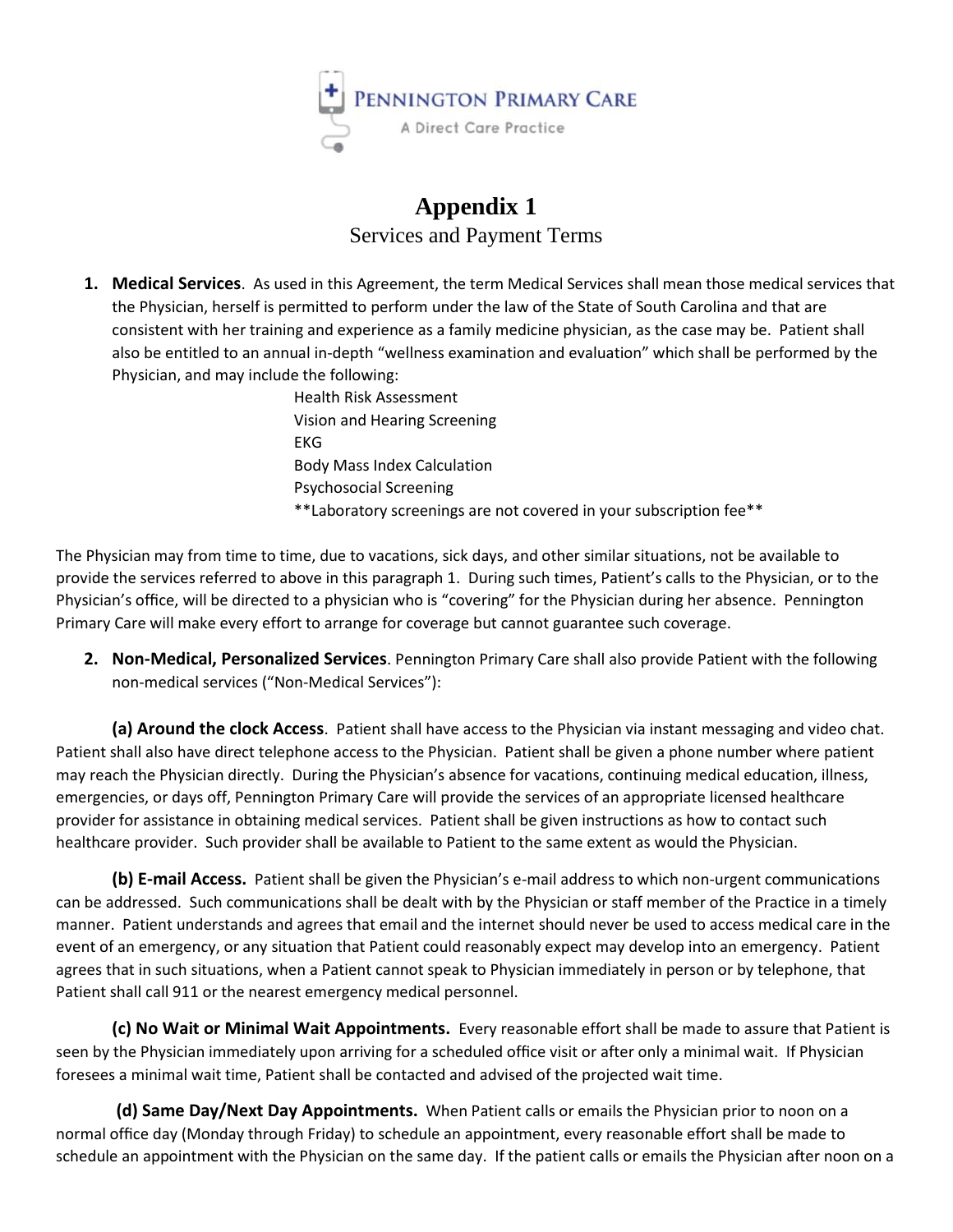normal office day to schedule an appointment, every reasonable effort will be made to schedule Patient's appointment on the following normal office day. In any event, Pennington Primary Care shall make every reasonable effort to schedule an appointment for the Patient on the same day that the request is made.

**(e) Home or Office Visits.** Patients may request that the Physician see Patient in Patient's home or office, and in situations where the Physician considers such a visit reasonably necessary and appropriate, she will make every reasonable effort to comply with Patient's request.

**(f) Visitors.** Family members\* temporarily visiting a Patient from out of town may, for a two-week period, take advantage of the services described in subparagraphs (a), (c), and (d) of this paragraph. Medical services rendered to Patients visitors shall be charged on a fee for service basis.

## **\*Family members who are Medicare beneficiaries must be covered by a Medicare opt out and waiver agreement in order to be treated by a Pennington Primary Care Physician**.

**(g) Specialist.** Pennington Primary Care shall coordinate with medical specialists to whom Patient is referred to assist Patient in obtaining specialty care. Patient understands that fees paid under this Agreement do not include and do not cover specialists' fees or fees due to any medical professional other than the Pennington Primary Care Physician.